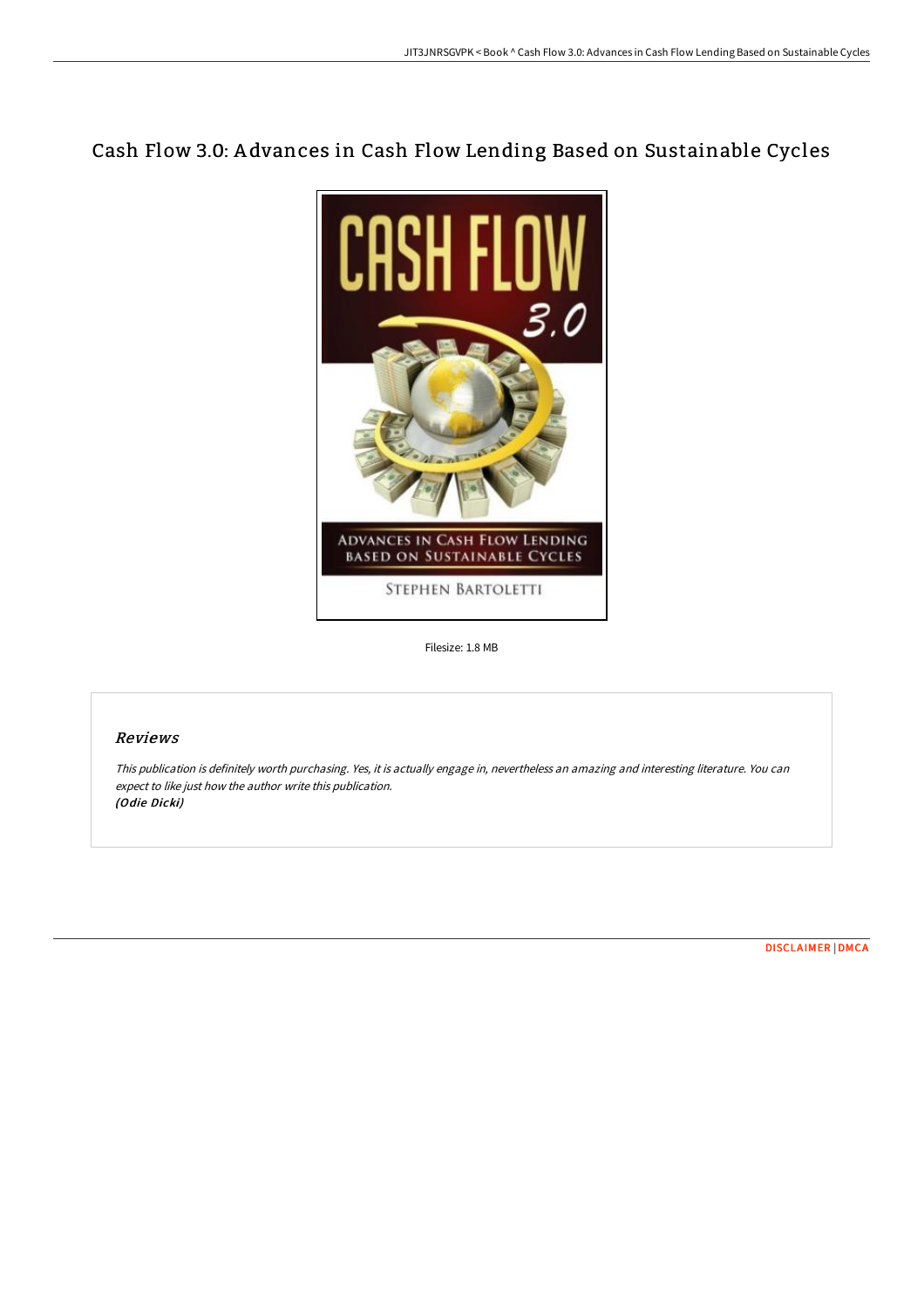## CASH FLOW 3.0: ADVANCES IN CASH FLOW LENDING BASED ON SUSTAINABLE CYCLES



Createspace, United States, 2013. Paperback. Book Condition: New. 229 x 152 mm. Language: English . Brand New Book \*\*\*\*\* Print on Demand \*\*\*\*\*.Cash Flow 3.0 introduces cutting-edge advances in cash flow analysis and cash flow lending. Bold statement? Consider this: Traditional analysis says that ATT is illiquid because it reports a multi-billion dollar negative working capital. Yet ATT pays it trade creditors every year and is rewarded with top credit ratings. Clearly there is a flaw in our traditional measures of liquidity. Small and Medium Enterprises (SMEs) are not as fortunate as ATT. Banks routinely-and erroneously-deny credit to SMEs that report a negative working capital, a flawed sign of illiquidity. The flaw was first made public in April 2012 in the Journal of Accountancy: there is an account missing from the balance sheet! The missing account-the Current Portion of Fixed Assets (CPFA)-is one of several discoveries that emerges from a new framework that views cash flow in terms of sustainable cycles. Better Credit: Cash Flow 3.0 sharpens the measurements of debt repayment by pinpointing the cash flow that should repay a loan within its natural cycle (new primary coverage ratios). In contrast, hybrid ratios like the traditional long-term debt service coverage ratio (DSCR) and the flawed current ratio include cash that flows from other cycles. Cross-cycle cash flow explains how ATT pays its creditors despite a multi-billion dollar negative working capital (cross-cycle repayment), and answers old questions like, Can a term loan be made to finance a permanent increase in working capital? (cross-cycle financing). Better Sales: Viewing cash flow in terms of natural cycles is so logic, so intuitive, that it enables lenders to discuss (and sell) a strategy for financing growth with SME clients in the field. More about the book:

Read Cash Flow 3.0: Advances in Cash Flow Lending Based on [Sustainable](http://www.bookdirs.com/cash-flow-3-0-advances-in-cash-flow-lending-base.html) Cycles Online  $\blacksquare$ Download PDF Cash Flow 3.0: Advances in Cash Flow Lending Based on [Sustainable](http://www.bookdirs.com/cash-flow-3-0-advances-in-cash-flow-lending-base.html) Cycles